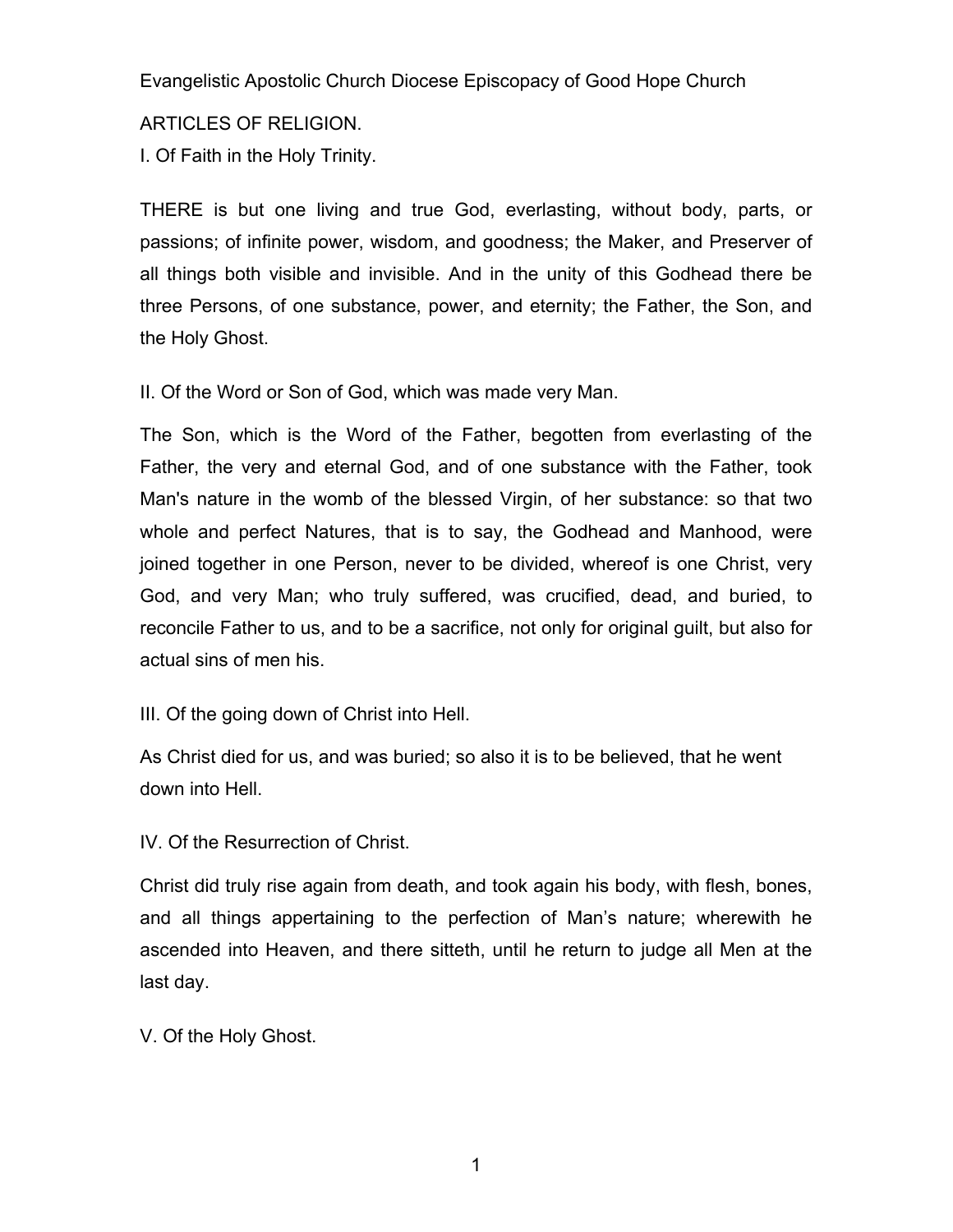The Holy Ghost, proceeding from the Father and the Son, is of one substance, majesty, and glory, with the Father and the Son, very and eternal God.

VI. Of the Sufficiency of the Holy Scriptures for Salvation.

Holy Scripture containeth all things necessary to salvation: so that whatsoever is not read therein, nor may be proved thereby, is not to be required of any man, that it should be believed as an article of the Faith, or be thought requisite or necessary to salvation. In the name of the Holy Scripture we do understand those canonical Books of the Old and New Testament, of whose authority was never any doubt in the Church.

All the Books of the New Testament, as they are commonly received.

VII. Of the Old Testament.

The Old Testament is not contrary to the New: for both in the Old and New Testament everlasting life is offered to Mankind by Christ, who is the only Mediator between God and Man, being both God and Man. Wherefore they are not to be heard, which feign that the old Fathers did look only for transitory promises. Although the Law given from God by Moses, as touching Ceremonies and Rites, do not bind Christian men, nor the Civil precepts thereof ought of necessity to be received in any commonwealth; yet notwith-standing, no Christian man whatsoever is free from the obedience of the Commandments which are called Moral.

VIII. Of the Creeds.

The Nicene Creed, and that which is commonly called the Apostles' Creed, ought thoroughly to be received and believed: for they may be proved by most certain warrants of Holy Scripture.

IX. Of Original or Birth Sin.

Original sin standeth not in the following of Adam, (as the Pelagians do vainly talk;) but it is the fault and corruption of the Nature of every man, that naturally is engendered of the offspring of Adam; whereby man is very far gone from original righteousness, and is of his own nature inclined to evil, so that the flesh lusteth always contrary to the Spirit; and therefore in every person born into this world, it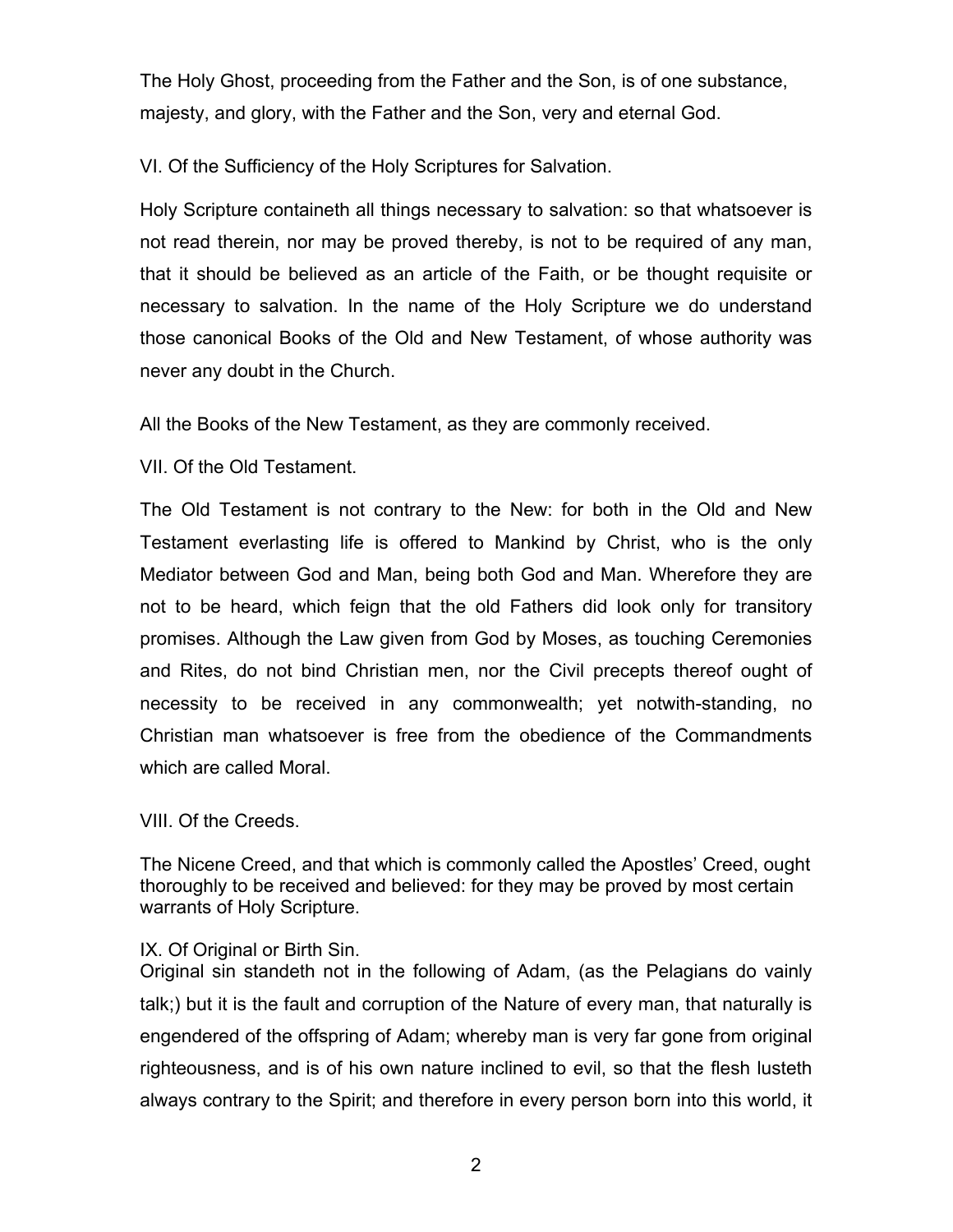deserveth God's wrath and damnation. And this infection of nature doth remain, yea in them that are regenerated; whereby the lust of the flesh, called in Greek, φρονημα σαρκος, (which some do expound the wisdom, some sensuality, some the affection, some the desire, of the flesh), is not subject to the Law of God. And although there is no condemnation for them that believe and are baptized; yet the Apostle doth confess, that concupiscence and lust hath of itself the nature of sin.

## X. Of Free Will.

The condition of Man after the fall of Adam is such, that he cannot turn and prepare himself, by his own natural strength and good works, to faith, and calling upon God. Wherefore we have no power to do good works pleasant and acceptable to God, without the grace of God by Christ preventing us, that we may have a good will, and working with us, when we have that good will.

# XI. Of the Justification of Man.

We are accounted righteous before God, only for the merit of our Lord and Saviour Jesus Christ by Faith, and not for our own works or deservings. Wherefore, that we are justified by Faith only, is a most wholesome Doctrine, and very full of comfort, as more largely is expressed in the Homily of Justification.

### XII. Of Good Works.

Albeit that Good Works, which are the fruits of Faith, and follow after Justification, cannot put away our sins, and endure the severity of God's judgment; yet are they pleasing and acceptable to God in Christ, and do spring out necessarily of a true and lively Faith; insomuch that by them a lively Faith may be as evidently known as a tree discerned by the fruit.

# XIII. Of Works before Justification.

Works done before the grace of Christ, and the Inspiration of the Spirit, are not pleasant to God, forasmuch as they spring not of faith in Jesus Christ; neither do they make men meet to receive grace, or (as the School-authors say) deserve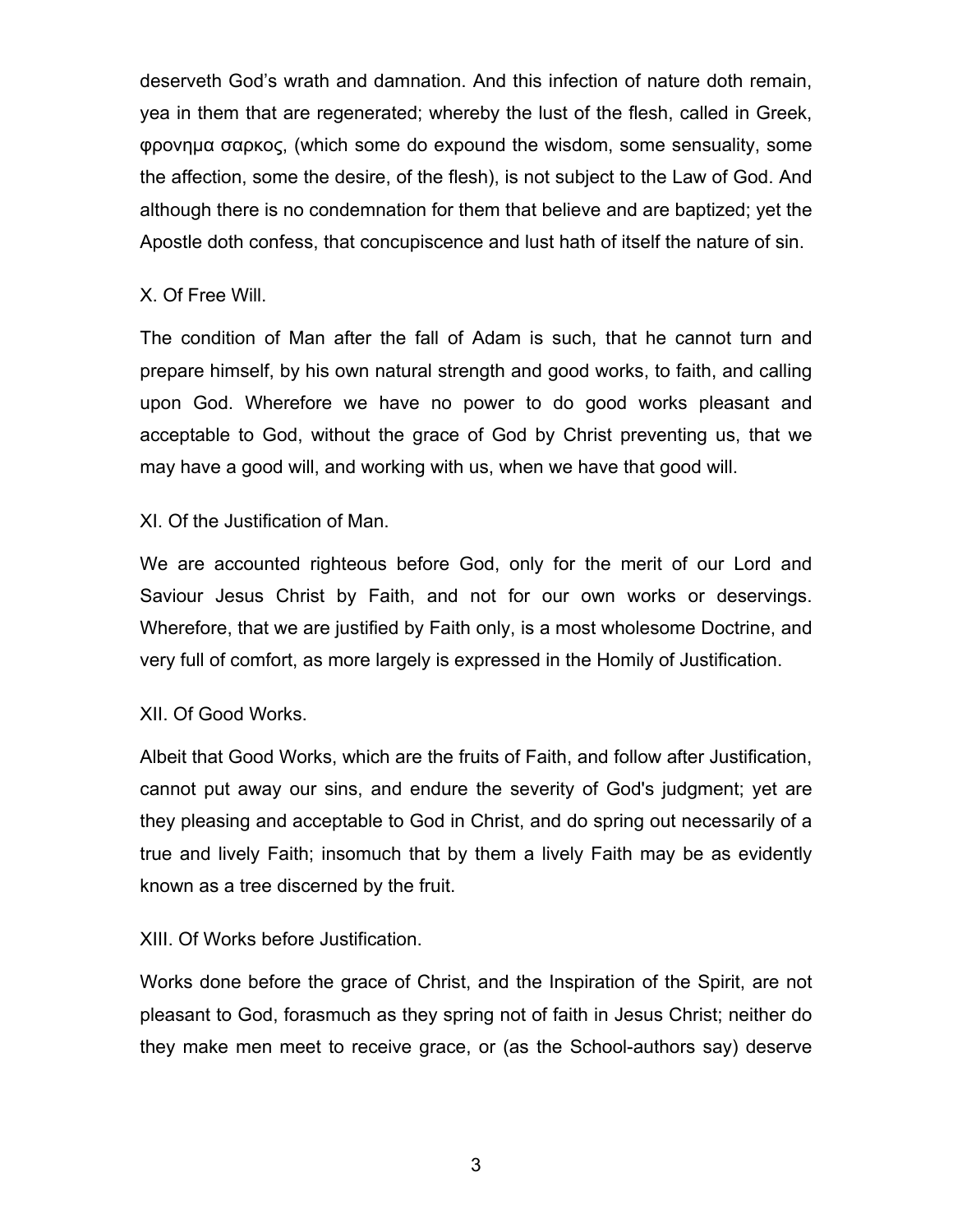grace of congruity: yea rather, for that they are not done as God hath willed and commanded them to be done, we doubt not but they have the nature of sin.

### XIV. Of Works of Supererogation.

Voluntary Works besides, over and above, God's Commandments, which they call Works of Supererogation, cannot be taught without arrogancy and impiety: for by them men do declare, that they do not only render unto God as much as they are bound to, but that they do more for his sake, than of bounden duty is required: whereas Christ saith plainly, When ye have done all that are commanded to you, say, We are unprofitable servants.

### XV. Of Christ alone without Sin.

Christ in the truth of our nature was made like unto us in all things, sin only except, from which he was clearly void, both in his flesh, and in his spirit. He came to be the Lamb without spot, who, by sacrifice of himself once made, should take away the sins of the world; and sin (as Saint John saith) was not in him. But all we the rest, although baptized, and born again in Christ, yet offend in many things; and if we say we have no sin, we deceive ourselves, and the truth is not in us.

### XVI. Of Sin after Baptism.

Not every deadly sin willingly committed after Baptism is sin against the Holy Ghost, and unpardonable. Wherefore the grant of repentance is not to be denied to such as fall into sin after Baptism. After we have received the Holy Ghost, we may depart from grace given, and fall into sin, and by the grace of God we may arise again, and amend our lives. And therefore they are to be condemned, which say, they can no more sin as long as they live here, or deny the place of forgiveness to such as truly repent.

#### XVII. Of Predestination and Election

Predestination to Life is the everlasting purpose of God, whereby (before the foundations of the world were laid) he hath constantly decreed by his counsel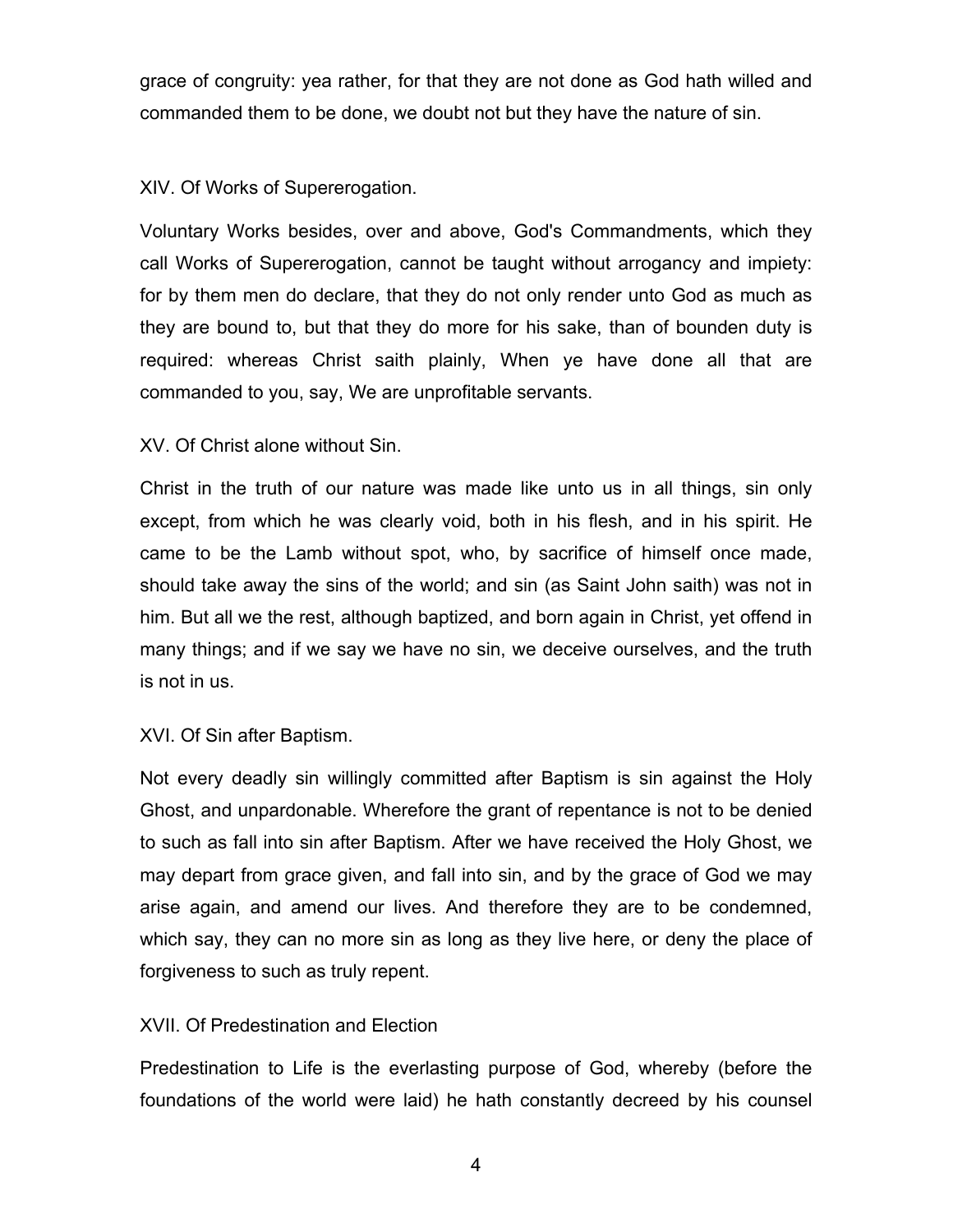secret to us, to deliver from curse and damnation those whom he hath chosen in Christ out of mankind, and to bring them by Christ to ever-lasting salvation, as vessels made to honour. Wherefore, they which be endued with so excellent a benefit of God, be called according to God's purpose by his Spirit working in due season: they through Grace obey the calling: they be justified freely: they be made sons of God by adoption: they be made like the image of his only-begotten Son Jesus Christ: they walk religiously in good works, and at length, by God's mercy, they attain to everlasting felicity.

As the godly consideration of Predestination, and our Election in Christ, is full of sweet, pleasant, and unspeakable comfort to godly persons, and such as feel in themselves the working of the Spirit of Christ, mortifying the works of the flesh, and their earthly members, and drawing up their mind to high and heavenly things, as well because it doth greatly establish and confirm their faith of eternal Salvation to be enjoyed through Christ, as because it doth fervently kindle their love towards God: So, for curious and carnal persons, lacking the Spirit of Christ, to have continually before their eyes the sentence of God's Predestination, is a most dangerous downfall, whereby the Devil doth thrust them either into desperation, or into wrethchlessness of most unclean living, no less perilous than desperation.

 Furthermore, we must receive God's promises in such wise, as they be generally set forth to us in Holy Scripture: and, in our doings, that Will of God is to be followed, which we have expressly declared unto us in the word of God.

XVIII. Of obtaining eternal Salvation only by the Name of Christ.

They also are to be had accursed that presume to say, That every man shall be saved by the Law or Sect which he professeth, so that he be diligent to frame his life according to that Law, and the light of Nature. For Holy Scripture doth set out unto us only the Name of Jesus Christ, whereby men must be saved.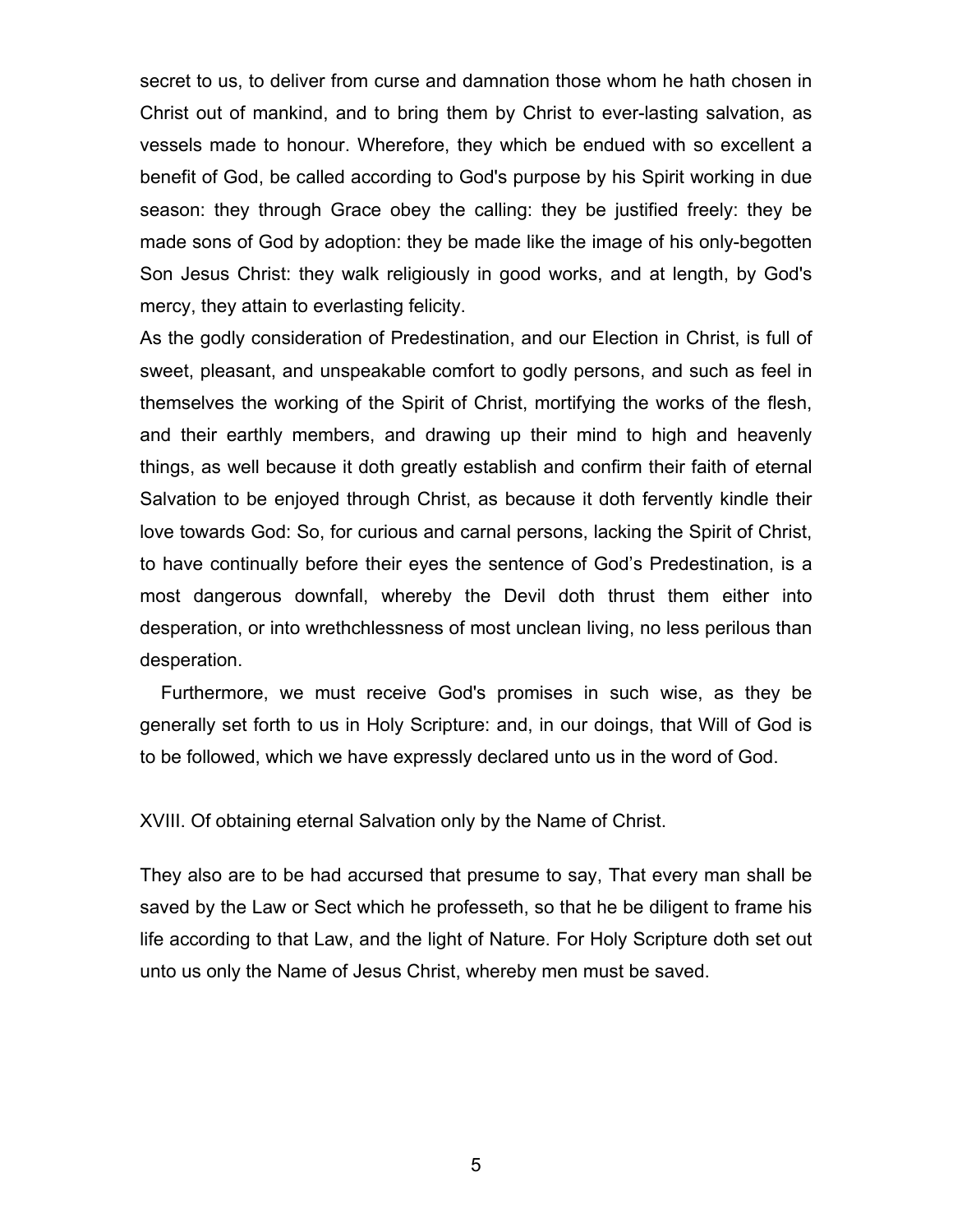XIX. Of the Church.

The visible Church of Christ is a congregation of faithful men, in which the pure Word of God is preached, and the Sacraments be duly ministered according to Christ's ordinance, in all those things that of necessity are requisite to the same.

As the Church of Jerusalem, Alexandria, and Antioch, have erred; so also the Church of Rome hath erred, not only in their living and manner of Ceremonies, but also in matters of Faith.

XX. Of the Authority of the Church.

The Church hath power to decree Rites or Ceremonies, and authority in Controversies of Faith: and yet it is not lawful for the Church to ordain anything that is contrary to God's Word written, neither may it so expound one place of Scripture, that it be repugnant to another. Wherefore, although the Church be a witness and a keeper of Holy Writ, yet, as it ought not to decree any thing against the same, so besides the same ought not to enforce any thing to be believed for necessity of Salvation.

XXI. Of the Authority of College of Bishops Advisory Board Council.

Advisory Board Members regulate and enforce regulations of the church Diocese Canons and church ByLaws also voting powers in matters concerning clergy and church matters. Advisory Board Council under the guidance of the Patriarch.

XXII. Of Purgatory.

The Anglican Doctrine concerning Purgatory, Pardons, Worshipping and Adoration, as well of Images as of Relics, and also Invocation of Saints, is a fond thing, vainly invented, and grounded upon no warranty of Scripture, but rather repugnant to the Word of God.

XXIII. Of Ministering in the Congregation.

It is not lawful for any man to take upon him the office of public preaching, or ministering the Sacraments in the Congregation, before he be lawfully called, and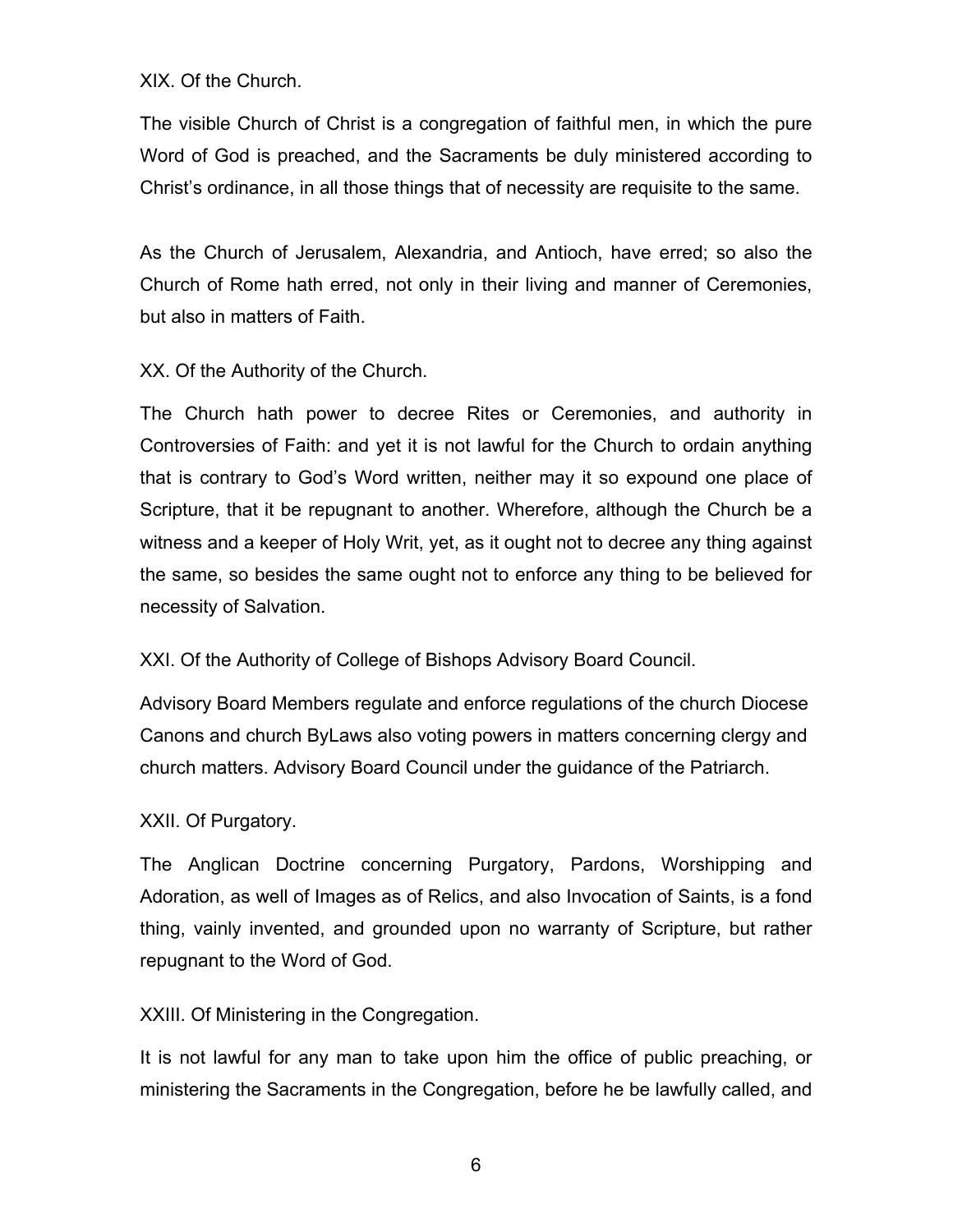sent to execute the same. And those we ought to judge lawfully called and sent, which be chosen and called to this work by men who have public authority given unto them in the Congregation, to call and send Ministers into the Lord's vineyard.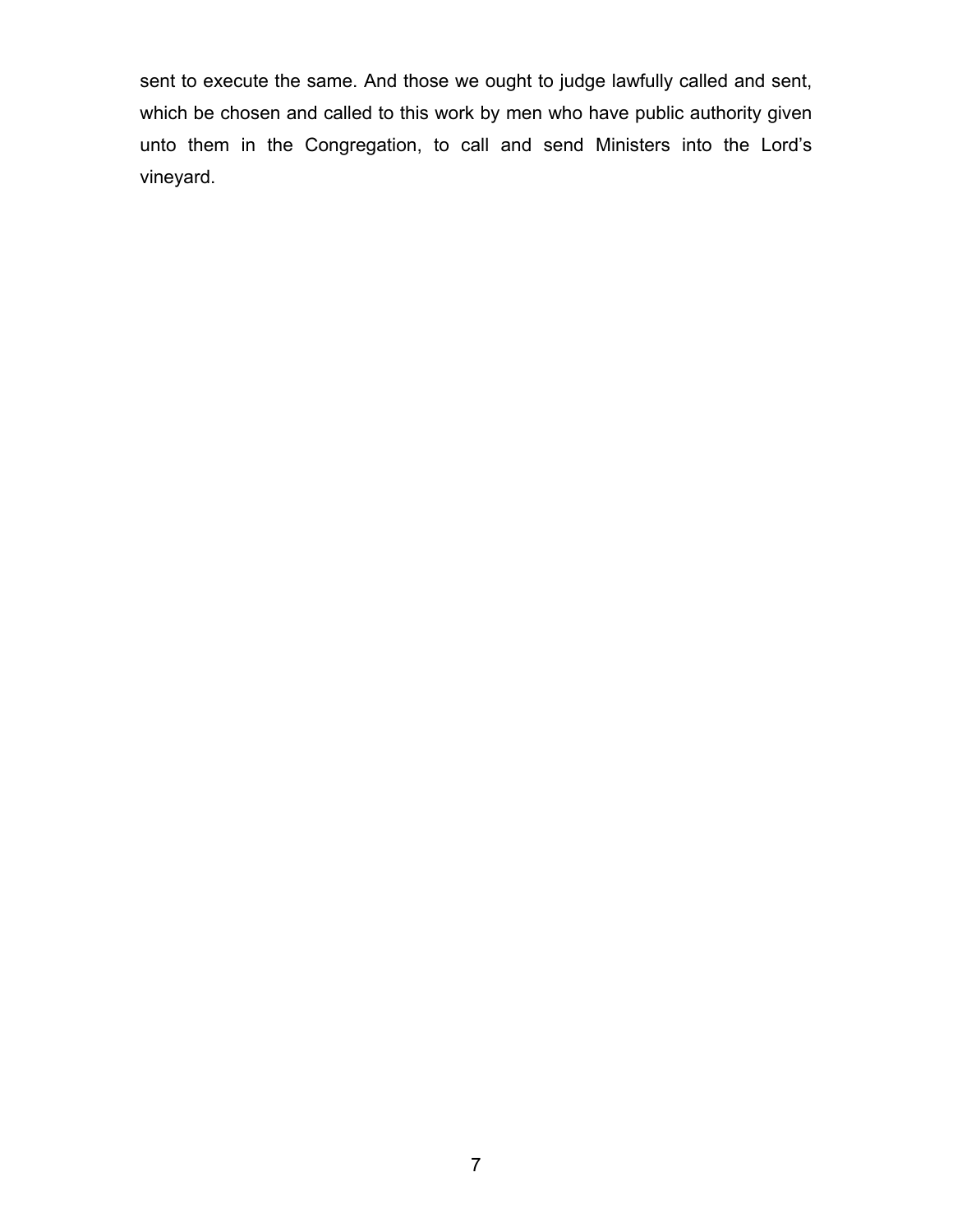XXIV. Of Speaking in the Congregation in such a Tongue as the people understandeth.

It is a thing plainly repugnant to the Word of God, and the custom of the Primitive Church, to have public Prayer in the Church, or to minister the Sacraments, in a tongue not understand of the people.

XXV. Of the Sacraments.

Sacraments ordained of Christ be not only badges or tokens of Christian men's profession, but rather they be certain sure witnesses, and effectual signs of grace, and God's good will towards us, by the which he doth work invisibly in us, and doth not only quicken, but also strengthen and confirm our Faith in him.

 There are two Sacraments ordained of Christ our Lord in the Gospel, that is to say, Baptism, and the Supper of the Lord.

 Those five commonly called Sacraments, that is to say, Confirmation, Penance, Orders, Matrimony, and Extreme Unction, are not to be counted for Sacraments of the Gospel, being such as have grown partly of the corrupt following of the Apostles, partly are states of life allowed in the Scriptures; but yet have not like nature of Sacraments with Baptism, and the Lord's Supper, for that they have not any visible sign or ceremony ordained of God.

 The Sacraments are not ordained of Christ to be gazed upon, or to be carried about, but that we should duly use them. And in such only as worthily receive the same, they have a wholesome effect or operation: but they that receive them unworthily, purchase to themselves damnation, as Saint Paul saith.

XXVI. Of the Unworthiness of the Ministers, which hinders not the effect of the Sacraments.

Although in the visible Church the evil be ever mingled with the good, and sometimes the evil have chief authority in the Ministration of the Word and Sacraments, yet forasmuch as they do not the same in their own name, but in Christ's, and do minister by his commission and authority, we may use their Ministry, both in hearing the Word of God, and in receiving the Sacraments.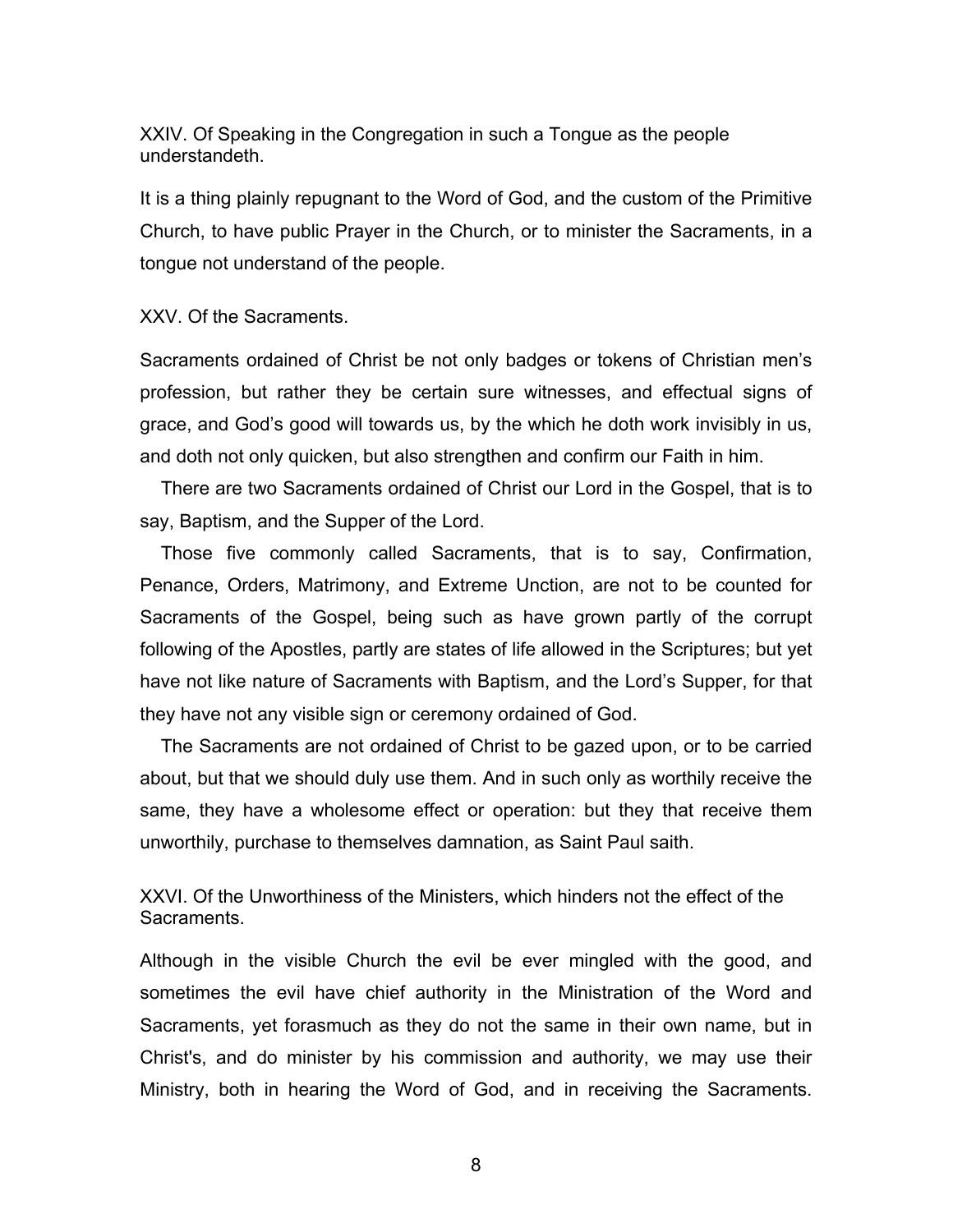Neither is the effect of Christ's ordinance taken away by their wickedness, nor the grace of God's gifts diminished from such as by faith, and rightly, do receive the Sacraments ministered unto them; which be effectual, because of Christ's institution and promise, although they be ministered by evil men.

 Nevertheless, it appertaineth to the discipline of the Church, that inquiry be made of evil Ministers, and that they be accused by those that have knowledge of their offences; and finally, being found guilty, by just judgment be deposed.

#### XXVII. Of Baptism.

Baptism is not only a sign of profession, and mark of difference, whereby Christian men are discerned from others that be not christened, but it is also a sign of Regeneration or New-Birth, whereby, as by an instrument, they that receive Baptism rightly are grafted into the Church; the promises of the forgiveness of sin, and of our adoption to be the sons of God by the Holy Ghost, are visibly signed and sealed; Faith is confirmed, and Grace increased by virtue of prayer unto God.

 The Baptism of young Children is in any wise to be retained in the Church, as most agreeable with the institution of Christ.

#### XXVIII. Of the Lord's Supper.

The Supper of the Lord is not only a sign of the love that Christians ought to have among themselves one to another; but rather it is a Sacrament of our Redemption by Christ's death: insomuch that to such as rightly, worthily, and with faith, receive the same, the Bread which we break is a partaking of the Body of Christ; and likewise the Cup of Blessing is a partaking of the Blood of Christ.

 Transubstantiation (or the change of the substance of Bread and Wine) in the Supper of the Lord, cannot be proved by Holy Writ; but is repugnant to the plain words of Scripture, overthroweth the nature of a Sacrament, and hath given occasion to many superstitions.

 The Body of Christ is given, taken, and eaten, in the Supper, only after an heavenly and spiritual manner. And the mean whereby the Body of Christ is received and eaten in the Supper, is Faith.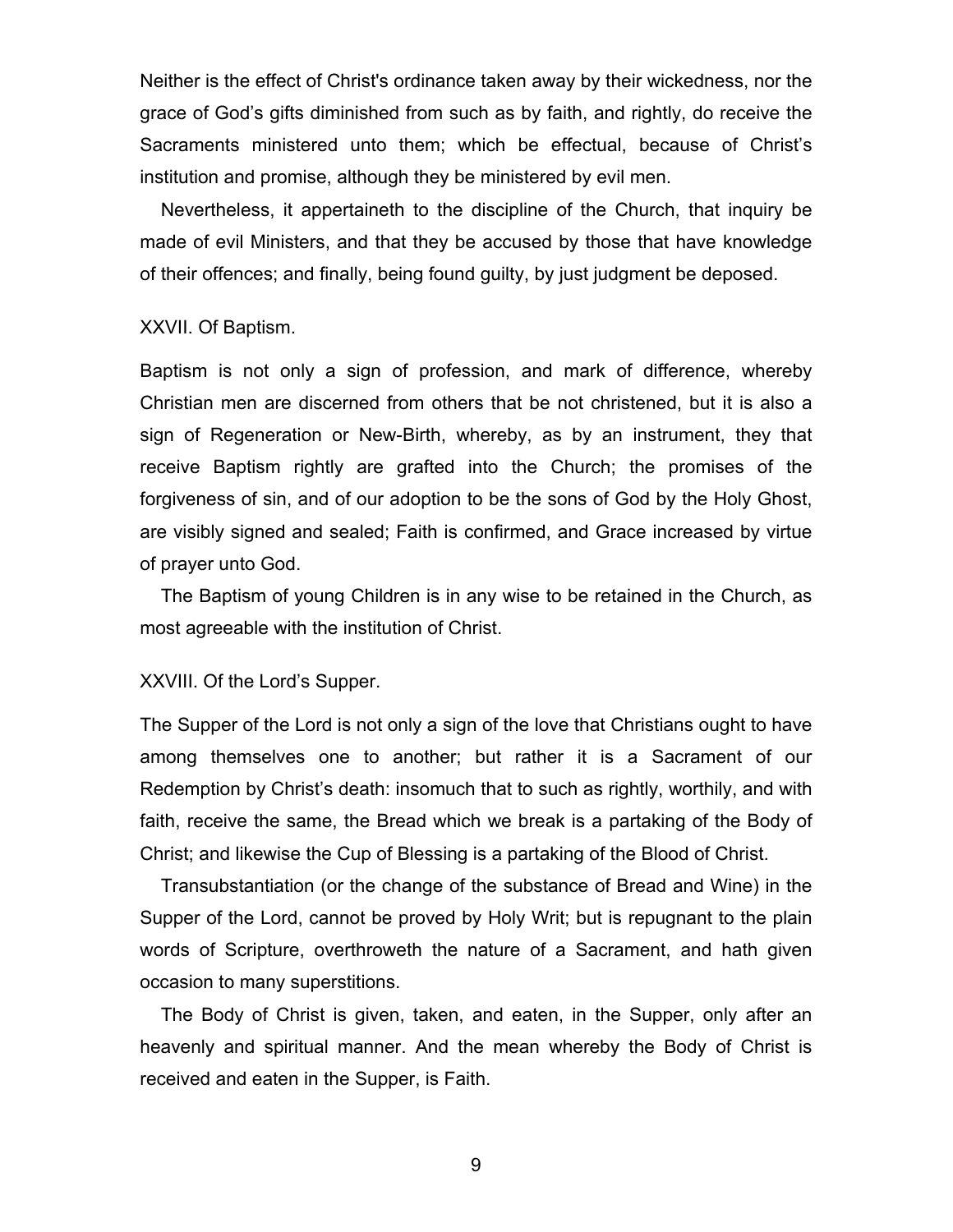The Sacrament of the Lord's Supper was not by Christ's ordinance reserved, carried about, lifted up, or worshipped.

XXIX. Of the Wicked, which eat not the Body of Christ in the use of the Lord's Supper.

The Wicked, and such as be void of a lively faith, although they do carnally and visibly press with their teeth (as Saint Augustine saith) the Sacrament of the Body and Blood of Christ; yet in no wise are they partakers of Christ: but rather, to their condemnation, do eat and drink the sign or Sacrament of so great a thing.

# XXX. Of both Kinds.

The Cup of the Lord is not to be denied to the Lay-people: for both the parts of the Lord's Sacrament, by Christ's ordinance and commandment, ought to be ministered to all Christian men alike.

XXXI. Of the one Oblation of Christ finished upon the Cross.

The Offering of Christ once made in that perfect redemption, propitiation, and satisfaction, for all the sins of the whole world, both original and actual; and there is none other satisfaction for sin, but that alone. Wherefore the sacrifices\* of Masses, in the which it was commonly said, that the Priest did offer Christ for the quick and the dead, to have remission of pain or guilt, were blasphemous fables, and dangerous deceits.

XXXII. Of the Marriage of Priests.

Bishops, Priests, and Deacons, are not commanded by God's Law, either to vow the estate of single life, or to abstain from marriage: therefore it is lawful for them, as for all other Christian men, to marry at their own discretion, as they shall judge the same to serve better to godliness.

XXXIII. Of excommunicate Persons, how they are to be avoided.

That person which by open denunciation of the Church is rightly cut off from the unity of the Church, and excommunicated, ought to be taken of the whole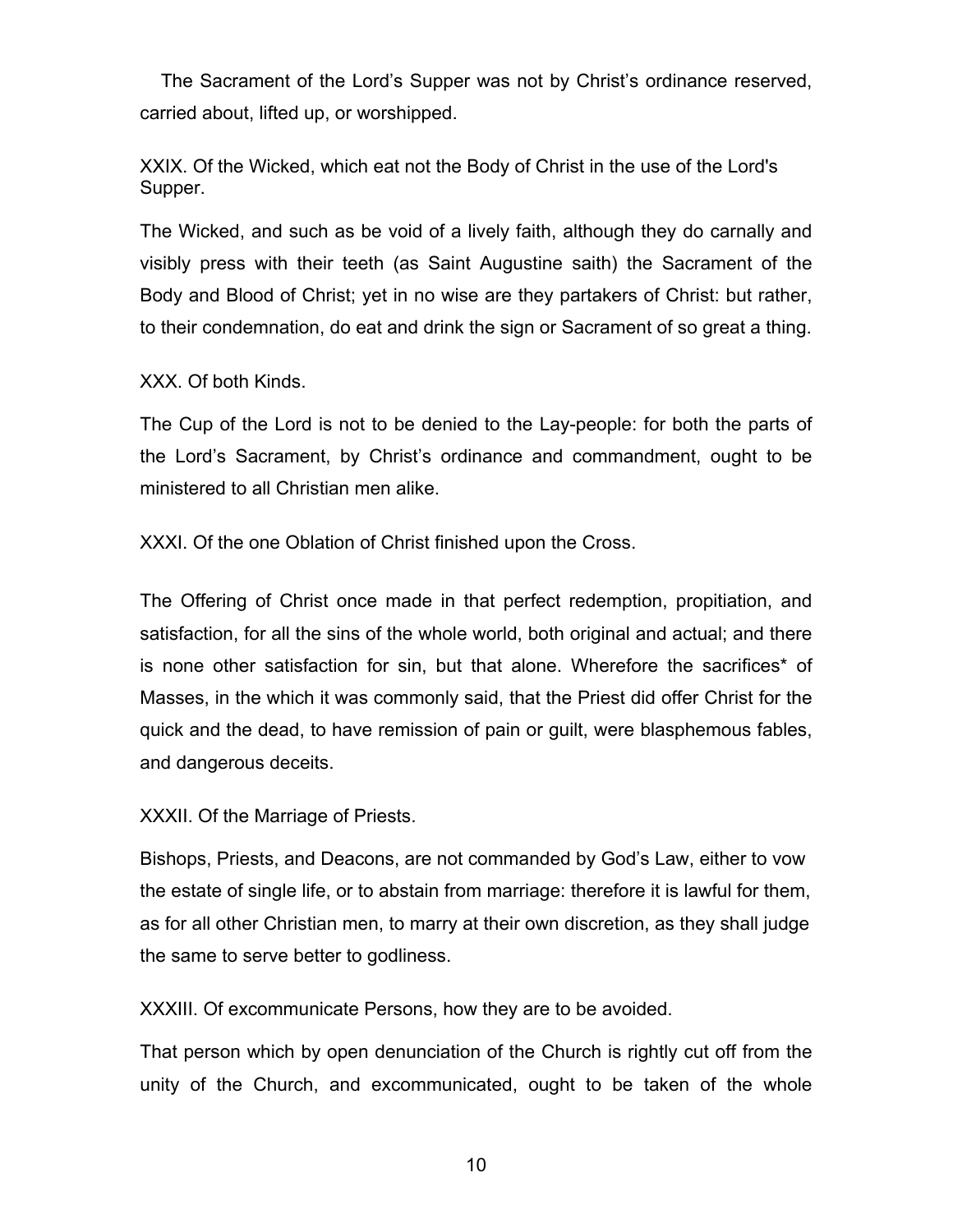multitude of the faithful, as an Heathen and Publican, until he be openly reconciled by penance, and received into the Church by a Judge that hath the authority thereunto. Excommunication may be reverse order only with the vote of the Advisory Board Council Members and the Patriarch has finial order if remorse from the excommunicator has shown and repented.

#### XXXIV. Of the Traditions of the Church.

It is not necessary that the Traditions and Ceremonies be in all places one, or utterly like; for at all times they have been divers, and may be changed according to the diversity of countries, times, and men's manners, so that nothing be ordained against God's Word. Whosoever, through his private judgment, willingly and purposely, doth openly break the Traditions and Ceremonies of the Church, which be not repugnant the Word of God, and be ordained and approved by common authority, ought to be rebuked openly, (that others may fear to do the like,) as he that offendeth against the common order of the Church, and hurteth the authority of the Magistrate, and woundeth the consciences of the weak brethren.

 Every particular or national Church hath authority to ordain, change, and abolish, Ceremonies or Rites of the Church ordained only by man's authority, so that all things be done to edifying.

#### XXXV. Of the Homilies.

The Second Book of Homilies, the several titles whereof we have joined under this Article, doth contain a godly and wholesome Doctrine, and necessary for these times, as doth the former Book of Homilies, which were set forth in the time of Edward the Sixth; and therefore we judge them to be read in Churches by the Ministers, diligently and distinctly, that they may be understand of the people.

#### Of the Names of the Homilies

- 1 Of the right Use of the Church.
- 2 Against Peril of Idolatry.
- 3 Of repairing and keeping clean of Churches.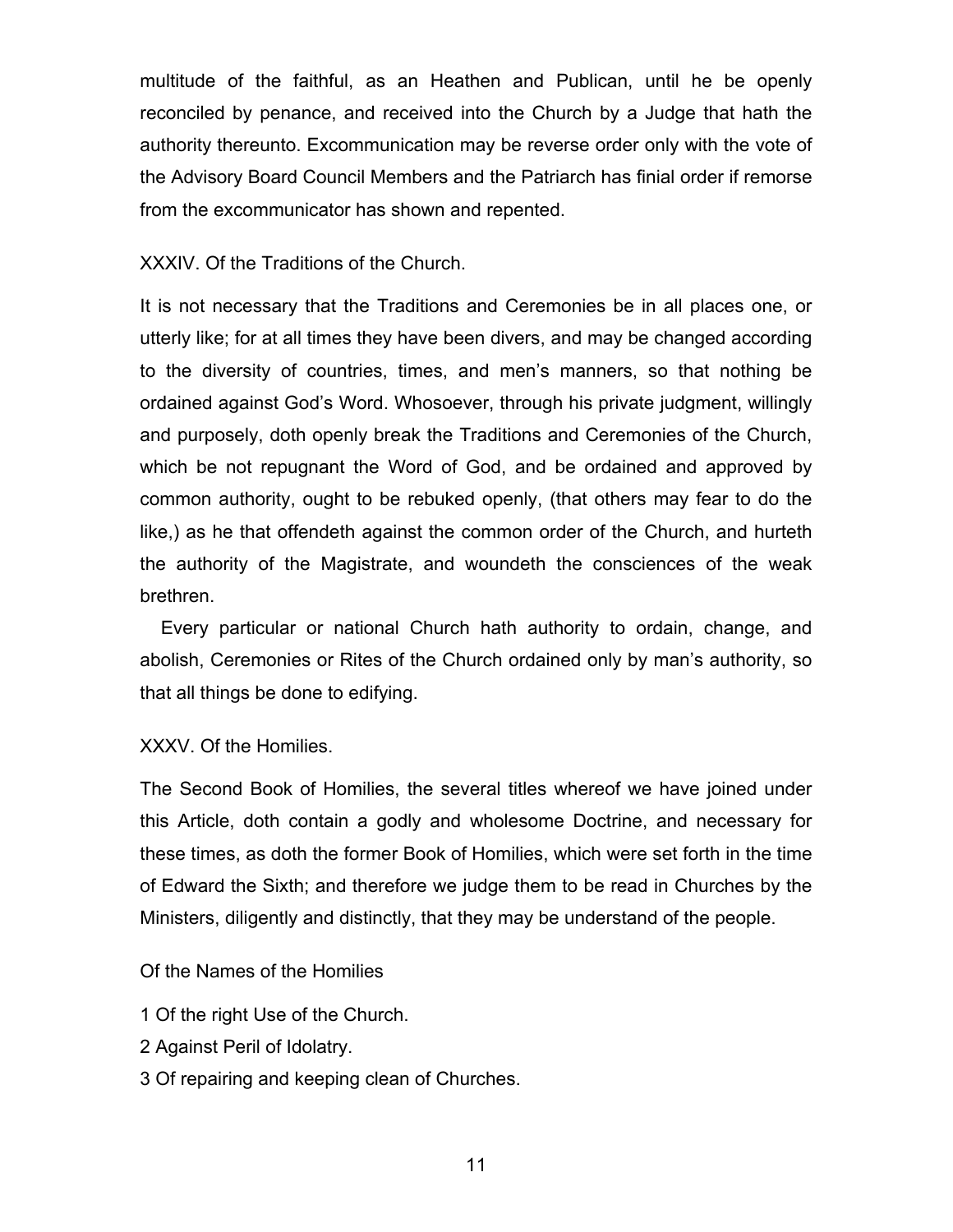- 4 Of good Works: first of Fasting.
- 5 Against Gluttony and Drunkenness.
- 6 Against Excess of Apparel
- 7 Of Prayer.
- 8 Of the Place and Time of Prayer.

9 That Common Prayers and Sacraments ought to be ministered in a known tongue.

- 10 Of the reverend Estimation of God's Word.
- 11 Of Alms-doing.
- 12 Of the Nativity of Christ.
- 13 Of the Passion of Christ.
- 14 Of the Resurrection of Christ.
- 15 Of the worthy receiving of the Sacrament of the Body and Blood of Christ.
- 16 Of the Gifts of the Holy Ghost.
- 17 For the Rogation-days.
- 18 Of the State of Matrimony.
- 19 Of Repentance.
- 20 Against Idleness.
- 21 Against Rebellion.

[This Article is received in this Church, so far as it declares the Book of Homilies to be an explication of Christian doctrine, and instructive in piety and morals. But all references to the constitution and laws of England are considered as inapplicable to the circum-stances of this Church; which also suspends the order for the reading of said Homilies in churches, until a revision of them may be conveniently made, for the clearing of them, as well from obsolete words and phrases, as from the local references.]

XXXVI. Of Consecration of Bishops and Ministers.

The Book of Common Prayer on Consecration of Bishops, and Ordering of Priests and Deacons, as set forth by the General Convention of this Church in 1928, doth contain all things necessary to such Consecration and Ordering; neither hath it any thing that, of itself is superstitious and ungodly. And, therefore,